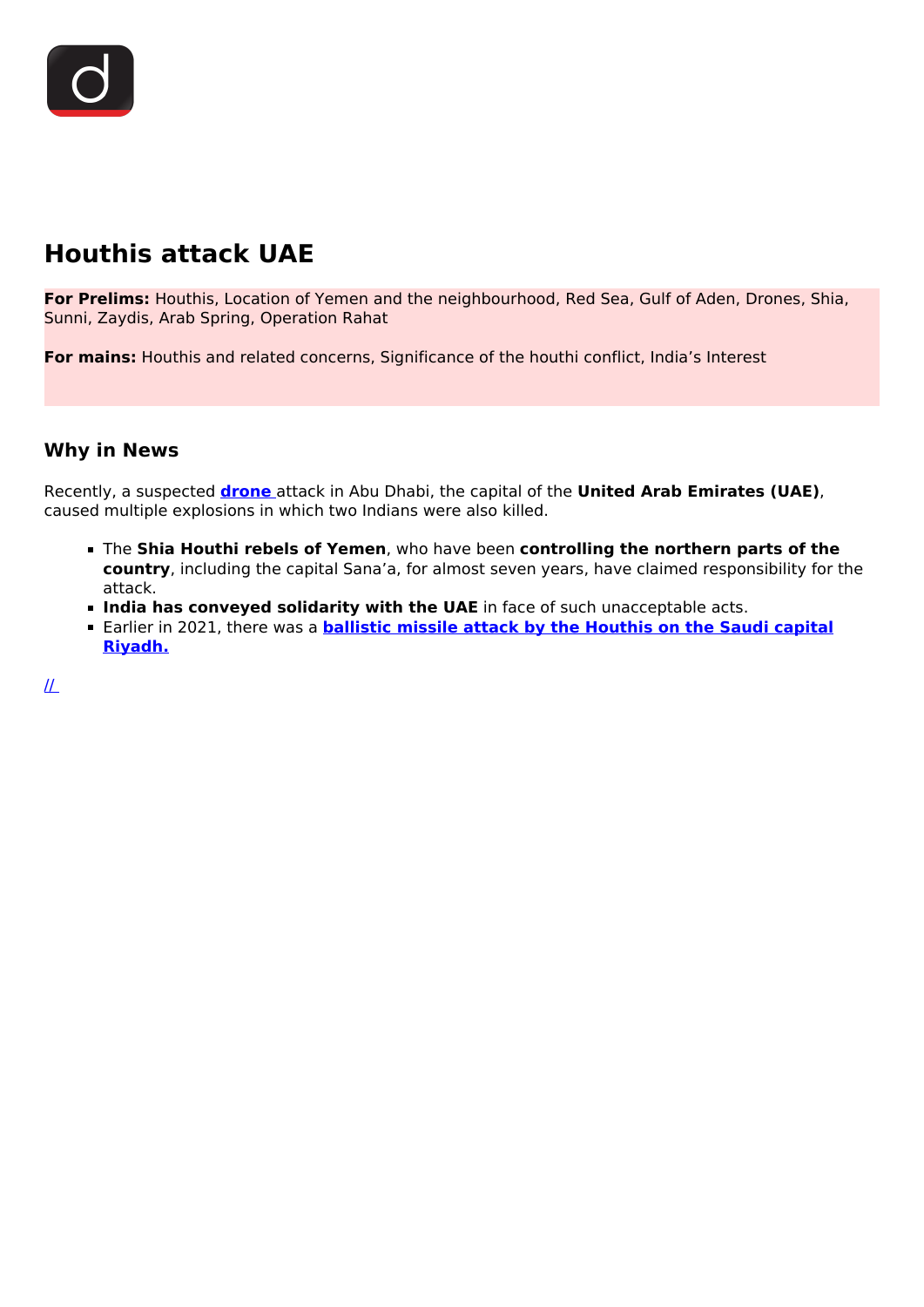

## **Key Points**

- **Houthis:**
	- The roots of the Houthi movement can be traced to **"Believing Youth"** (Muntada al-Shahabal-Mu'min), a **Zaydi revivalist group founded by Hussein al-Houthi** and his father, Badr al-Din al-Houthi, in the **early 1990s.**
	- Badr al-Din was an influential Zaydi cleric in northern Yemen. **Inspired by the Iranian revolution of 1979 and the rise of Hezbollah** in southern Lebanon in the 1980s, **Badr al-Din and his sons started building vast social and religious networks among the Zaydis of Yemen**, who make up roughly one-third of the Sunni-majority country's population.
	- But when the movement turned political and started attacking the **"corrupt" regime of Ali Abdullah Saleh** (in Yemen) and his support for the US' war on terror, it became a thorn on Saleh's side.
	- They called themselves Ansar Allah (Partisans of God), **mobilising tribesmen in the north against the government.**
	- In 2004, Saleh's government issued an arrest warrant against Hussein al-Houthi. He resisted the arrest, **starting an insurgency.**
	- <sup>o</sup> In September 2004, the government troops attacked the rebels and killed Hussein. Since then, the government launched multiple military campaigns in Sa'dah, the **Zaydi stronghold, to end the resistance, which was locally called the Houthis movement**, after their "martyred" leader.
	- But it only strengthened the Houthis, who, by 2010, when a ceasefire was reached, had captured Sa'dah from the government troops.

#### **Zaydis**

**Zaydis** are the oldest branch of the Shia. The Zaydis are named after Zayd Bin Ali, the great grandson of Imam Ali, Prophet Mohammed's cousin and son-in-law who Shias, Sunnis and Zaydis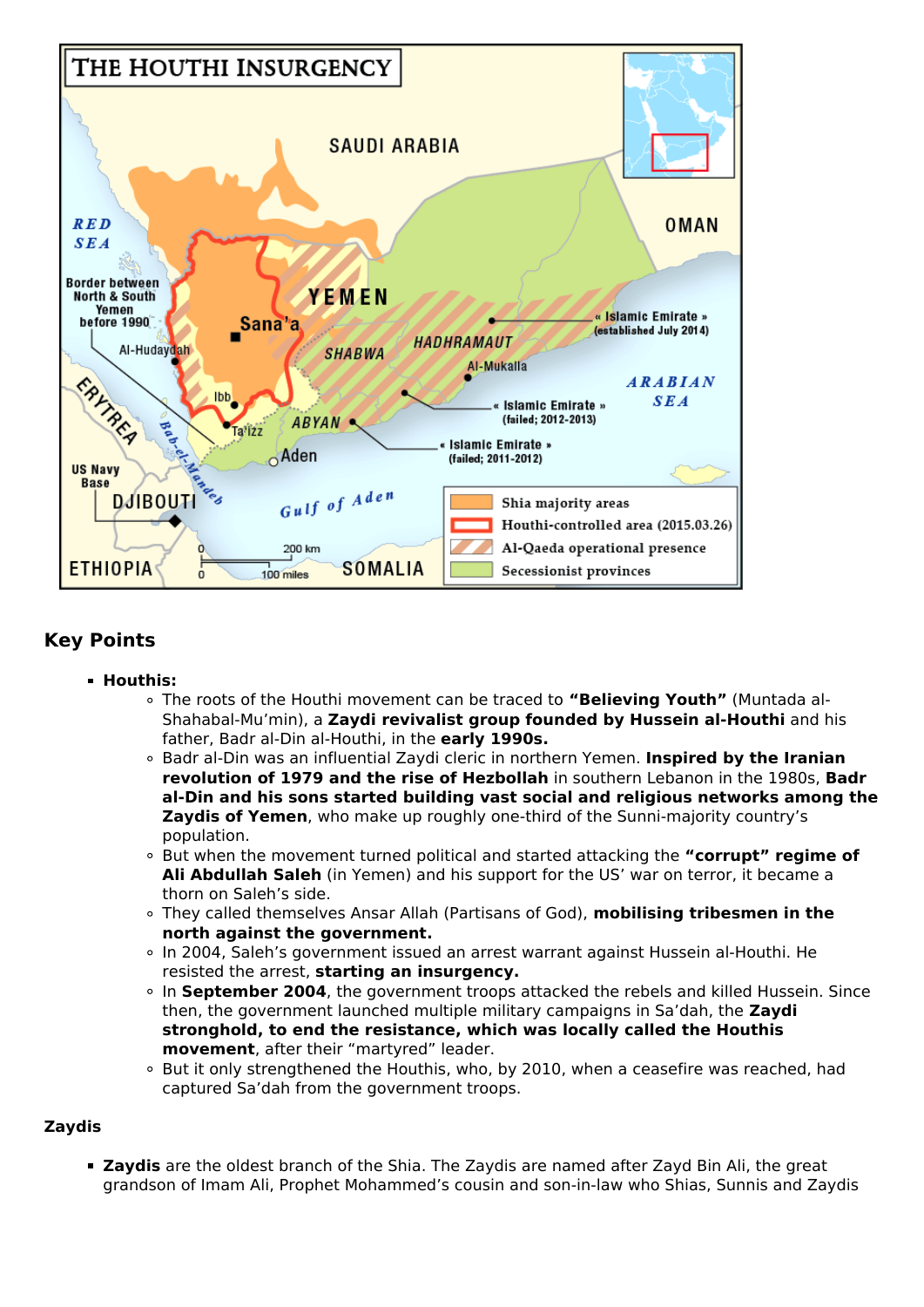revere.

- Zayd Bin Ali had led a revolt against the **Ummayad Caliphate in the eighth century.** He was killed, but **his martyrdom led to the rise of the Zaydi sect.** While the Zaydis are seen part of the Shia branch of Islam, both in terms of theology and practice, they are different from the 'Twelver' Shias of Iran, Iraq and Lebanon.
- For centuries, the Zaydis were a powerful sect within Yemen.
- After the collapse of the **Ottoman Empire in 1918,** the Zaydis would establish a monarchy (the Mutawakkilite Kingdom) in the country. But their dominance would come to an end in 1962 when the Egypt-backed republicans overthrew the monarchy.
- **Reason for Houthis Rise:**
	- When protests broke out in Yemen in 2011 as part of the **[Arab Spring](/loksabha-rajyasabha-discussions/the-big-picture-syria-crisis-us-backs-out)** protests that felled Tunisian and Egyptian dictators, the **Houthis, now confident from their military victories and the support they enjoyed in Sadah, backed the agitation.**
	- **President Saleh, a Zaydi who was in power for 33 years, resigned in November 2011,** handing the reins to his deputy, Abdrabbuh Mansur Hadi, a Saudi-backed Sunni.
	- Yemen, under the tutelage of Saudi Arabia and the UAE, started a **national dialogue to resolve internal differences.**
	- The **Houthis were part of the dialogue.** But they fell out with the transitional government of Mr. Hadi, claiming that the proposed federal solution, which sought to divide the Zaydi-dominated north into two land-locked provinces, was intended to weaken the movement.
	- They soon **got back to insurgency.** Saleh, who was sidelined by the interim government and its backers, joined hands with his former rivals and launched a joint military operation.
	- **By January 2015, the Houthi-Saleh alliance had captured Sana'a and much of northern Yemen,** including the vital Red Sea coast. (Later the Houthis turned against Saleh and killed him in December 2017).
- **Reason for Saudi Arabia's Attack on Yemen:**
	- The **rapid rise of the Houthis in Yemen set off alarm bells in Saudi Arabia** which **saw them as Iranian proxies.**
	- o Saudi Arabia started a military campaign in March 2015, hoping for a quick victory against the Houthis. But the Houthis had dug in, refusing to leave despite Saudi Arabia's aerial blitzkrieg.
	- With no effective allies on the ground and no way-out plan, the **Saudi-led campaign went on with no tangible result.** In the past six years, **the Houthis have launched multiple attacks on Saudi cities from northern Yemen in retaliation for Saudi air strikes.**
	- In 2019, the **Houthis claimed the attack on** [two Saudi oil installations](/daily-updates/daily-news-analysis/saudi-aramco-drone-attack) that knocked out, briefly, half of the kingdom's oil output (the Houthi claim was disputed by experts and governments, who said the attack was too sophisticated for the rebels to carry out. The US has blamed Iran).
	- The **Houthis have established a government in the north**. There are serious allegations against both the Saudis and the Houthis in the war.
	- While the Saudi bombings caused a large number of civilian deaths, the Houthis were accused, by rights groups and governments, of preventing aid, deploying forces in densely populated areas and using excessive force against civilians and peaceful protesters.
- **Reason for Houthis Attacking UAE:**
	- This is not the first time the Houthis attacked the UAE. **In 2018, when the UAE-backed forces were making advances in Yemen, the Houthis claimed attacks against the Emirates.**
	- . Since then, the UAE pulled out its troops from Yemen and offered tactical support to the **Southern Transitional Council, a group of rebels based in Aden, that was also fighting the Saudi-backed government forces** of UAE.
	- During this period, the Houthis stayed focussed entirely on Saudi Arabia and Saudi-backed forces inside Yemen.
	- But in recent months, **Giants Brigades, a militia group** largely made up of Southern Yemenis (backed by the UAE) and the Joint Forces (the militia led by a nephew of the slain former President Saleh) **turned their guns against the Houthis**.